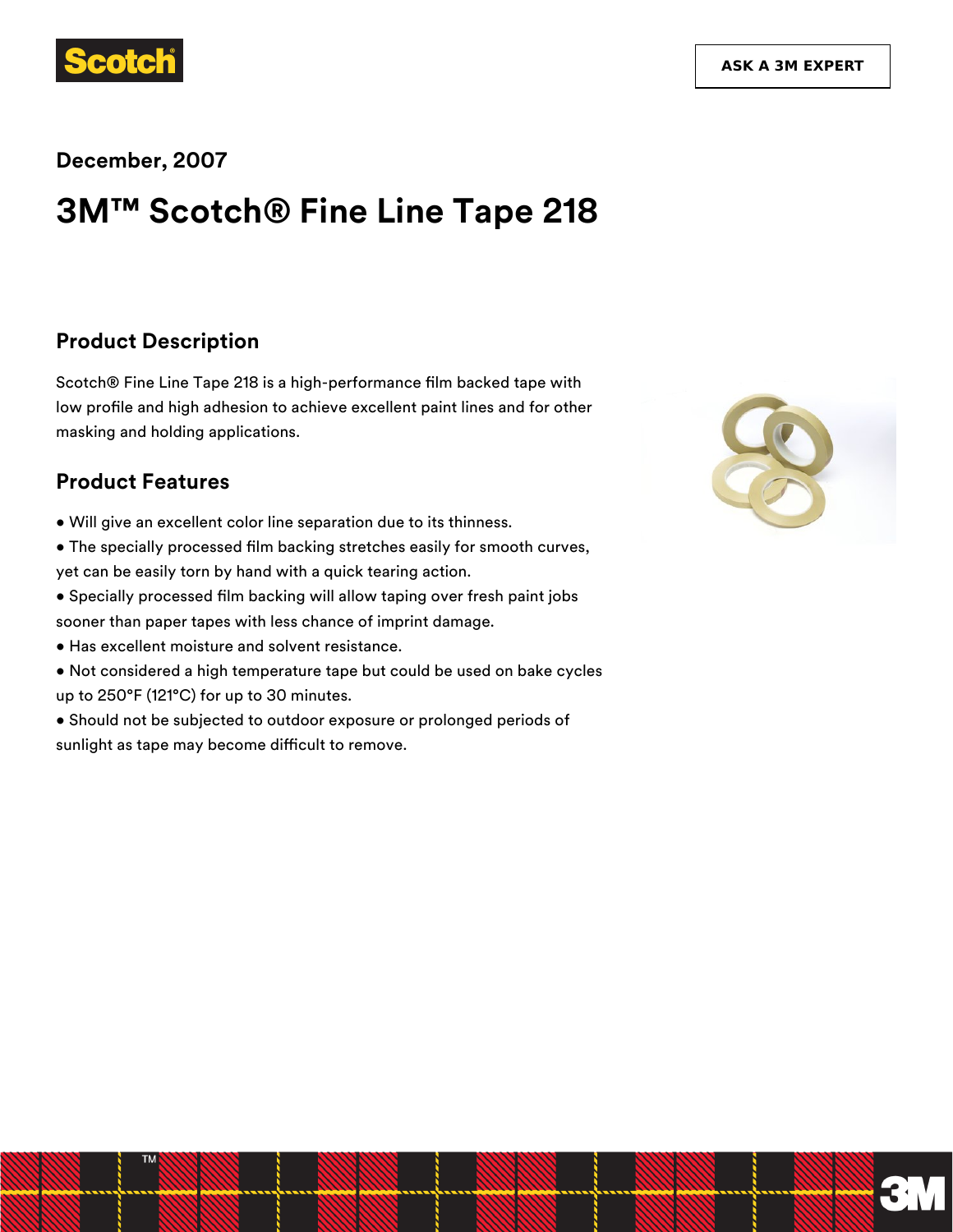# **Technical Information Note**

The following technical information and data should be considered representative or typical only and should not be used for specification purposes.

# **Typical Physical Properties**

| <b>Property</b>             | <b>Values</b>                                                             |       | <b>Method</b>     |
|-----------------------------|---------------------------------------------------------------------------|-------|-------------------|
| Color                       | Green, matte finish                                                       |       |                   |
| <b>Total Tape Thickness</b> | $0.13$ mm                                                                 | 5 mil | <b>ASTM D3652</b> |
| <b>Backing</b>              | Polypropylene plastic film                                                |       |                   |
| Adhesive                    | Rubber adhesive with an<br>ideal balance of properties<br>for masking use |       |                   |

# **Typical Performance Characteristics**

| <b>Property</b>        | <b>Values</b>                            |                               | <b>Method</b>        | <b>Dwell/Cure</b><br><b>Time</b> | <b>Dwell Time</b><br><b>Units</b> | <b>Temp C</b> | <b>Temp F</b> |
|------------------------|------------------------------------------|-------------------------------|----------------------|----------------------------------|-----------------------------------|---------------|---------------|
| 180° Peel<br>Adhesion  | 4 N/cm                                   | 37 oz/in                      | <b>ASTM</b><br>D3330 | 72                               | hr                                | 23C           | 73F           |
| Tensile<br>Strength    | 22.8 N/cm                                | 208 oz/in                     | <b>ASTM</b><br>D3759 |                                  |                                   |               |               |
| Elongation<br>at Break | 720 %                                    |                               | <b>ASTM</b><br>D3759 |                                  |                                   |               |               |
| Use<br>Range           | Temperature 30 minutes<br>up to $121 °C$ | 30 minutes<br>up to 250<br>°F |                      |                                  |                                   |               |               |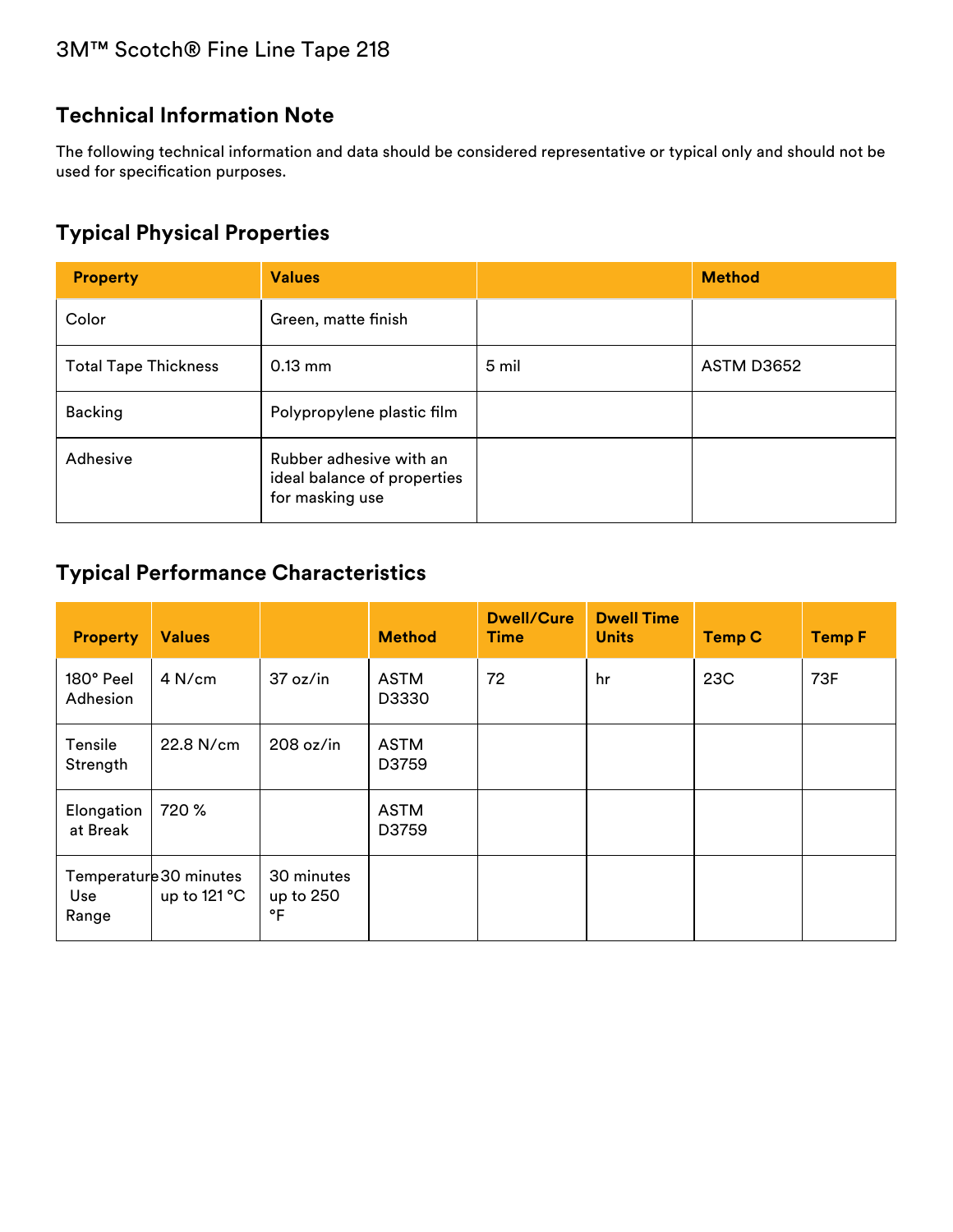## **Available Sizes**

| <b>Property</b>             | <b>Values</b> |       |
|-----------------------------|---------------|-------|
| <b>Standard Roll Length</b> | 54.9 m        | 60 yd |

# **Handling/Application Information**

# **Application Ideas**

- Fine Line paint masking
- Can sealing
- Circuit board conformal coat masking
- Solvent resistant masking
- Electroplating stop off masking, non-critical
- Silk screen masking
- Circuit board splash mask protection
- Lettering
- Moisture resistant masking
- Labeling (surface writable)

## **Storage and Shelf Life**

Store under normal conditions of 70°F (21°C) and 50% R.H. in the original carton. To obtain best performance, use this product within 12 months from date of manufacture.

## **Trademarks**

Scotch is a registered trademark of 3M.

#### **References**

| <b>Property</b>         | <b>Values</b>                                                                                                          |
|-------------------------|------------------------------------------------------------------------------------------------------------------------|
| 3m.com Product Page     | https://www.3m.com/3M/en_US/company-us/all-<br>3m-products/~/Scotch-Fine-Line-Tape-218?<br>N=5002385+3293241622&rt=rud |
| Safety Data Sheet (SDS) | https://www.3m.com/3M/en_US/company-us/SDS-<br>search/results/?<br>gsaAction=msdsSRA&msdsLocale=en_US&co=ptn&q=218     |